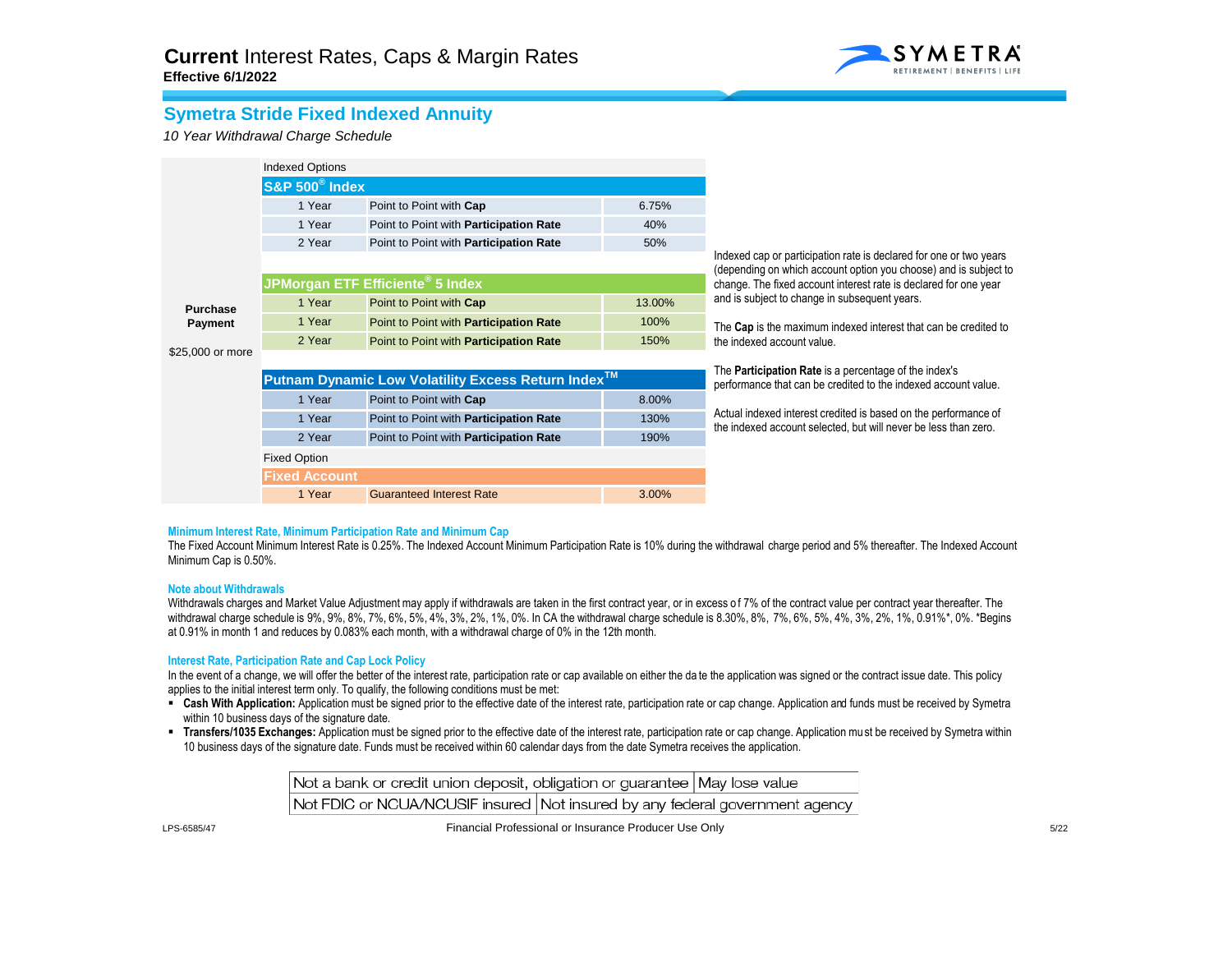## **Symetra Edge EliteSM Fixed Indexed Annuity**

|                                         |                                                 | 5 Year Withdrawal Charge Schedule |                     | 7 Year Withdrawal Charge Schedule |                         |                                       |
|-----------------------------------------|-------------------------------------------------|-----------------------------------|---------------------|-----------------------------------|-------------------------|---------------------------------------|
| <b>Indexed Account Options</b>          |                                                 |                                   | Purchase Payment    |                                   | <b>Purchase Payment</b> |                                       |
| S&P 500 <sup>®</sup> Index              |                                                 |                                   | $$25,000 - $99,999$ | \$100,000 or more                 |                         | \$25,000 - \$99,999 \$100,000 or more |
| 1 Year                                  | Point to Point with Cap                         |                                   | 6.75%               | 7.25%                             | 6.75%                   | 7.25%                                 |
| 1 Year                                  | Point to Point with <b>Participation Rate</b>   |                                   | 35%                 | 40%                               | 35%                     | 40%                                   |
| 2 Year                                  | Point to Point with <b>Participation Rate</b>   |                                   | 45%                 | 55%                               | 45%                     | 55%                                   |
|                                         | JPMorgan ETF Efficiente 5 <sup>®</sup> Index    |                                   | \$25,000 - \$99,999 | \$100,000 or more                 | \$25,000 - \$99,999     | \$100,000 or more                     |
| 1 Year                                  | Point to Point with Cap                         |                                   | 13.00%              | 15.00%                            | 13.00%                  | 15.00%                                |
| 1 Year                                  | Point to Point with Participation Rate          |                                   | 110%                | 125%                              | 110%                    | 125%                                  |
| 1 Year                                  | Point to Point with Enhanced Participation Rate | θ                                 | 135%                | 150%                              | 135%                    | 150%                                  |
| 2 Year                                  | Point to Point with Participation Rate          |                                   | 170%                | 190%                              | 170%                    | 190%                                  |
| 2 Year                                  | Point to Point with Enhanced Participation Rate | θ                                 | 205%                | 225%                              | 205%                    | 225%                                  |
| Putnam Dynamic Low Volatility ER Index™ |                                                 |                                   | $$25,000 - $99,999$ | \$100,000 or more                 | \$25,000 - \$99,999     | \$100,000 or more                     |
| 1 Year                                  | Point to Point with Cap                         |                                   | 13.00%              | 15.00%                            | 13.00%                  | 15.00%                                |
| 1 Year                                  | Point to Point with Participation Rate          |                                   | 140%                | 160%                              | 140%                    | 160%                                  |
| 1 Year                                  | Point to Point with Enhanced Participation Rate | θ                                 | 170%                | 190%                              | 170%                    | 190%                                  |
| 2 Year                                  | Point to Point with Participation Rate          |                                   | 210%                | 235%                              | 210%                    | 235%                                  |
| 2 Year                                  | Point to Point with Enhanced Participation Rate | $\hat{\mathbf{e}}$                | 265%                | 285%                              | 265%                    | 285%                                  |
| <b>Fixed Option</b>                     |                                                 | Purchase Payment                  |                     | <b>Purchase Payment</b>           |                         |                                       |
| <b>Fixed Account</b>                    |                                                 |                                   | $$25,000 - $99,999$ | \$100,000 or more                 |                         | \$25,000 - \$99,999 \$100,000 or more |
| 1 Year                                  | <b>Guaranteed Interest Rate</b>                 |                                   | 3.35%               | 3.50%                             | 3.35%                   | 3.50%                                 |

Indexed cap or participation rate is declared for one or two years (depending on which account option you choose) and is subject to change. The fixed account interest rate is declared for one year and is subject to change in subsequent years.

The **Cap** is the maximum indexed interest that can be credited to the indexed account value.

The **Participation Rate** is a percentage of the index's performance that can be credited to the indexed account value.

The **Enhanced Participation Rate** Accounts have an annual 1% charge. This charge is set for the life of the contract.

In exchange for this charge, these optional indexed accounts provide higher participation rates that are **locked-in for the withdrawal charge period**. After the withdrawal charge period, enhanced participation rates are subject to change.

Actual indexed interest credited is based on the performance of the indexed account selected, but will never be less than zer o.

### **Minimum Interest Rate, Minimum Participation Rate and Minimum Cap**

The Fixed Account Minimum Interest Rate is 0.25%. The Indexed Account Minimum Participation Rate is 10% during the withdrawal charge period and 5% thereafter. The Indexed Account Minimum Cap is 0.50%.

### **Note about Withdrawals**

Withdrawal charges and Market Value Adjustment may apply if withdrawals are taken in excess of 10% of the contract value per contract year. The 7 year withdrawal charge schedule is 9%, 9%, 8%, 7%, 6%, 5%, 4%, 0% and the 5 year withdrawal charge schedule is 9%, 9%, 8%, 7%, 6%, 0%. In CA the 7 year withdrawal charg e schedule is 8.30%, 8%, 7%, 6%, 5%, 4%, 3%, 0% and the 5 year withdrawal charge schedule is 8.30%, 8%, 7%, 6%, 5%, 0%.

### **Interest Rate, Participation Rate, Enhanced Participation Rate and Cap Lock Policy**

In the event of a change, we will offer the better of the interest rate, participation rate, enhanced particpation rate or ca p available on either the date the application was signed or the contract issue date. This policy applies to the initial interest term only. To qualify, the following conditions must be met:

- **Cash With Application:** Application must be signed prior to the effective date of the interest rate, participation rate or cap change. Application and funds must be received by Symetra within 10 business days of the signature date.
- **Transfers/1035 Exchanges:** Application must be signed prior to the effective date of the interest rate, participation rate or cap change. Application mu st be received by Symetra within 10 business days of the signature date. Funds must be received within 60 calendar days from the date Symetra receives the application.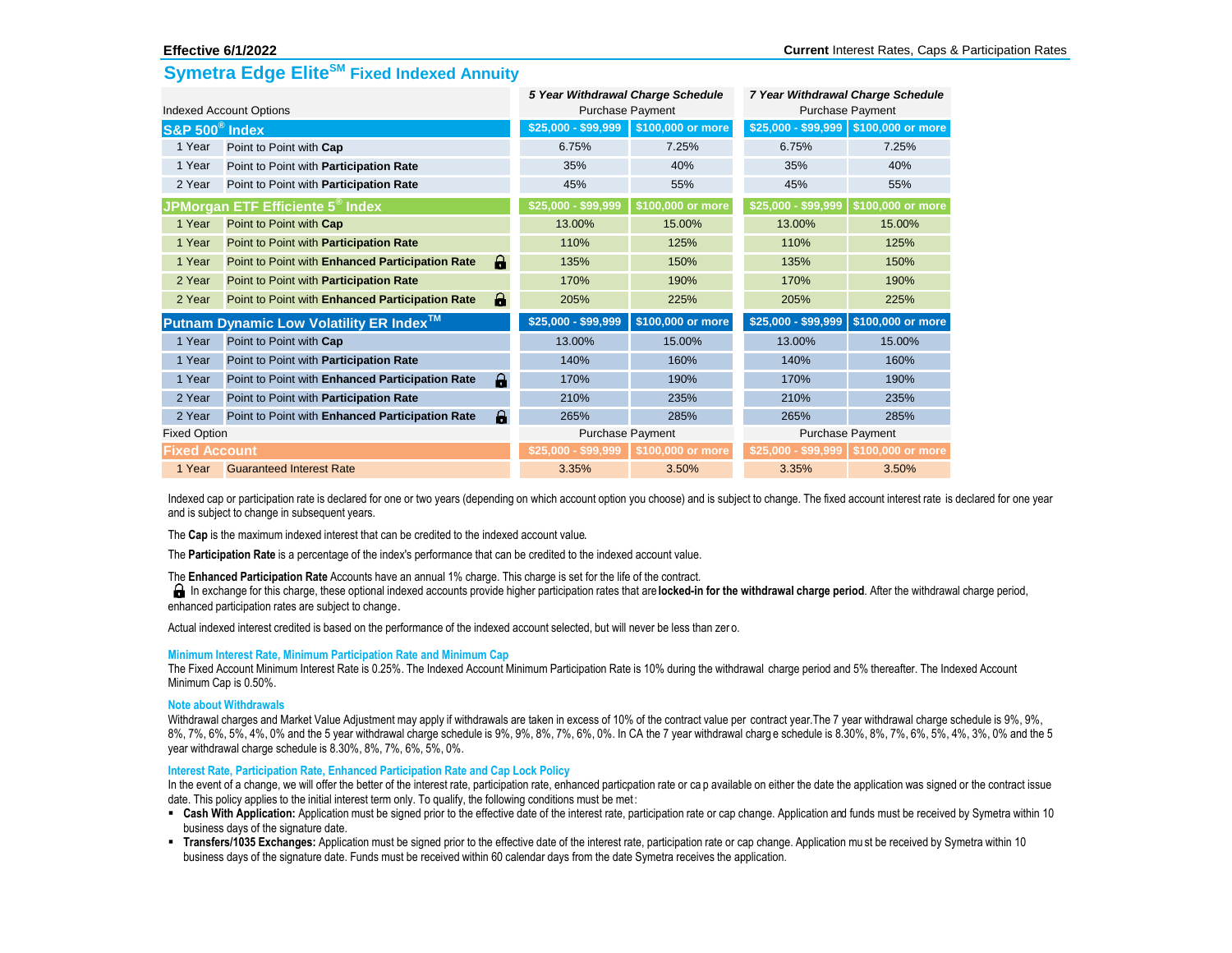## **Symetra Income Edge Fixed Indexed Annuity**

### *7 Year Surrender Charge Schedule*

|                            | <b>Initial Interest Rate</b> | <b>Initial Cap</b>                                               |                                                                                    |  |
|----------------------------|------------------------------|------------------------------------------------------------------|------------------------------------------------------------------------------------|--|
| <b>Purchase</b><br>Payment | <b>Fixed Account</b>         | S&P 500 <sup>®</sup><br>Point-to-Point<br><b>Indexed Account</b> | JPMorgan ETF Efficiente <sup>®</sup> 5<br>Point-to-Point<br><b>Indexed Account</b> |  |
| \$10,000-99,999            | 2.90%                        | 5.75%                                                            | 13.75%                                                                             |  |
| \$100,000 or more          | 3.00%                        | $6.00\%$                                                         | 14.00%                                                                             |  |

### **Fixed Account Guaranteed Minimum Interest Rates and Guaranteed Minimum Indexed Interest Caps**

The Fixed Account Guaranteed Minimum Interest Rate is 0.25%. The Guaranteed Minimum Indexed Interest Cap is 0.50%. The surrender charge schedule is 9, 8, 7, 7, 6, 5, 4, 0% in most states. In CA the surrender charge schedule is 9, 8, 7, 6, 5, 4, 3, 0%.

### **Guaranteed Lifetime Withdrawal Benefit (GLWB) Rider Charge**

Income Edge includes a Guaranteed Lifetime Withdrawal Benefit (GLWB) with a charge of 1.20% which will be deducted annually from the contract value for the withdrawal benefit. The GLWB rider can be terminated at any time after the fifth annual interest term. If terminated, lifetime withdrawals will no longer be available and annual charges will no longer be assessed. Once terminated, the withdrawal benefit cannot be reinstated.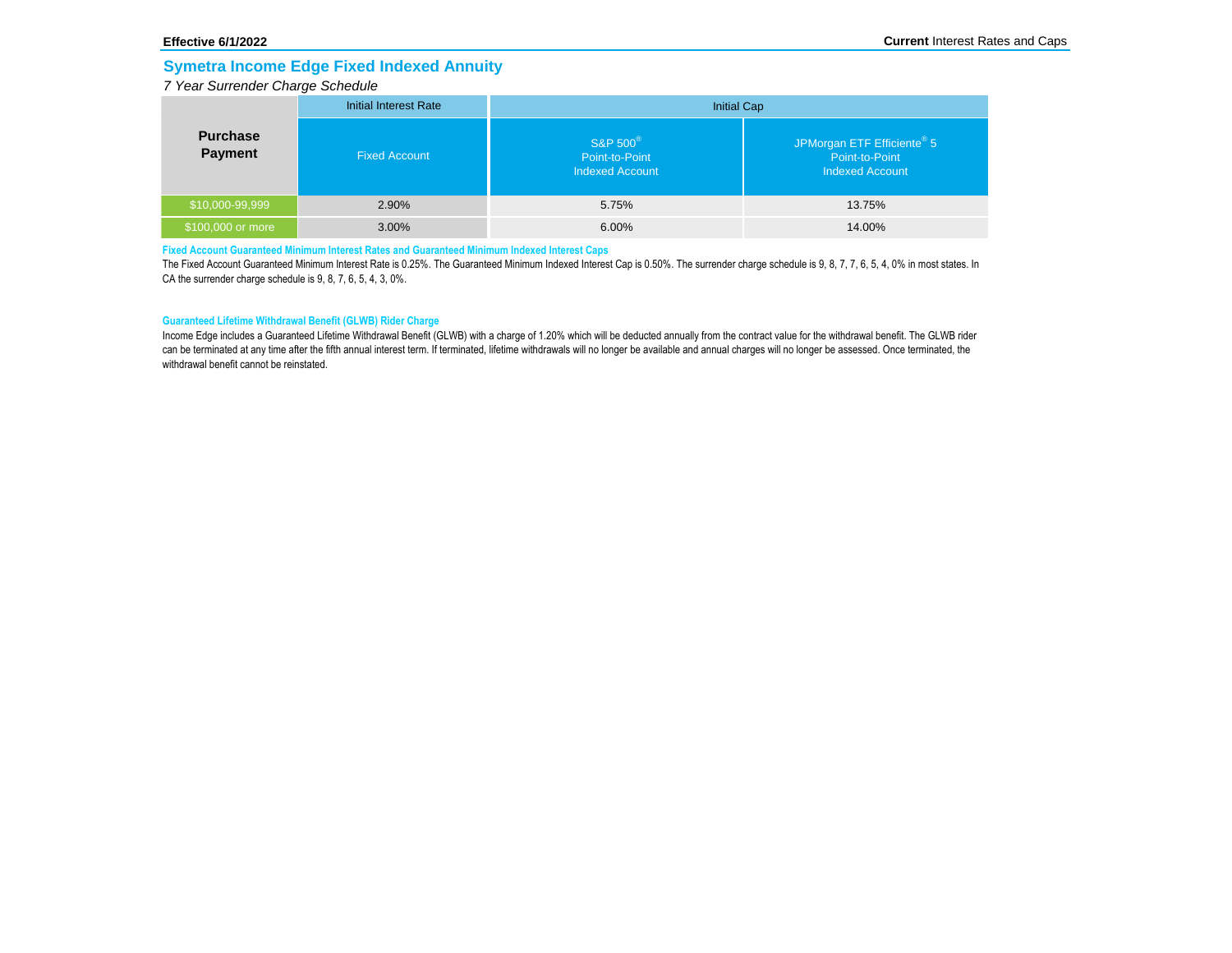## **Symetra Select Pro Fixed Annuity**

**With Guaranteed Return of Purchase Payment**



<sup>1</sup>Symetra Life Insurance Company Home Office approval required over \$1 million.

#### **Minimum Interest Rate**

The Minimum Interest Rate is 0.25% during the withdrawal charge period and 0.25% thereafter. When the initial guaranteed interest rate period ends, the interest rate can reset annually, but it will never be less than the minimum interest rate shown in your contract.<sup>1</sup> Withdrawal amounts above 15% of the contract value per contract year may be subject to a withdrawal charge based on the following decreasing withdrawal charge schedules:

**3 Year:** 8%, 8%, 7% and then 0% in most states.

**5 Year:** 8%, 8%, 7%, 6%, 5% and then 0% in most states.

**7 Year:** 8%, 8%, 7%, 6%, 5%, 4%, 3% and then 0% in most states.

#### **Guaranteed Return of Purchase Payment Option**

Selected at time of application, this option ensures that you will never receive less than what you contributed to your annuity, minus any prior withdrawals.

Not available for use in the state of CA.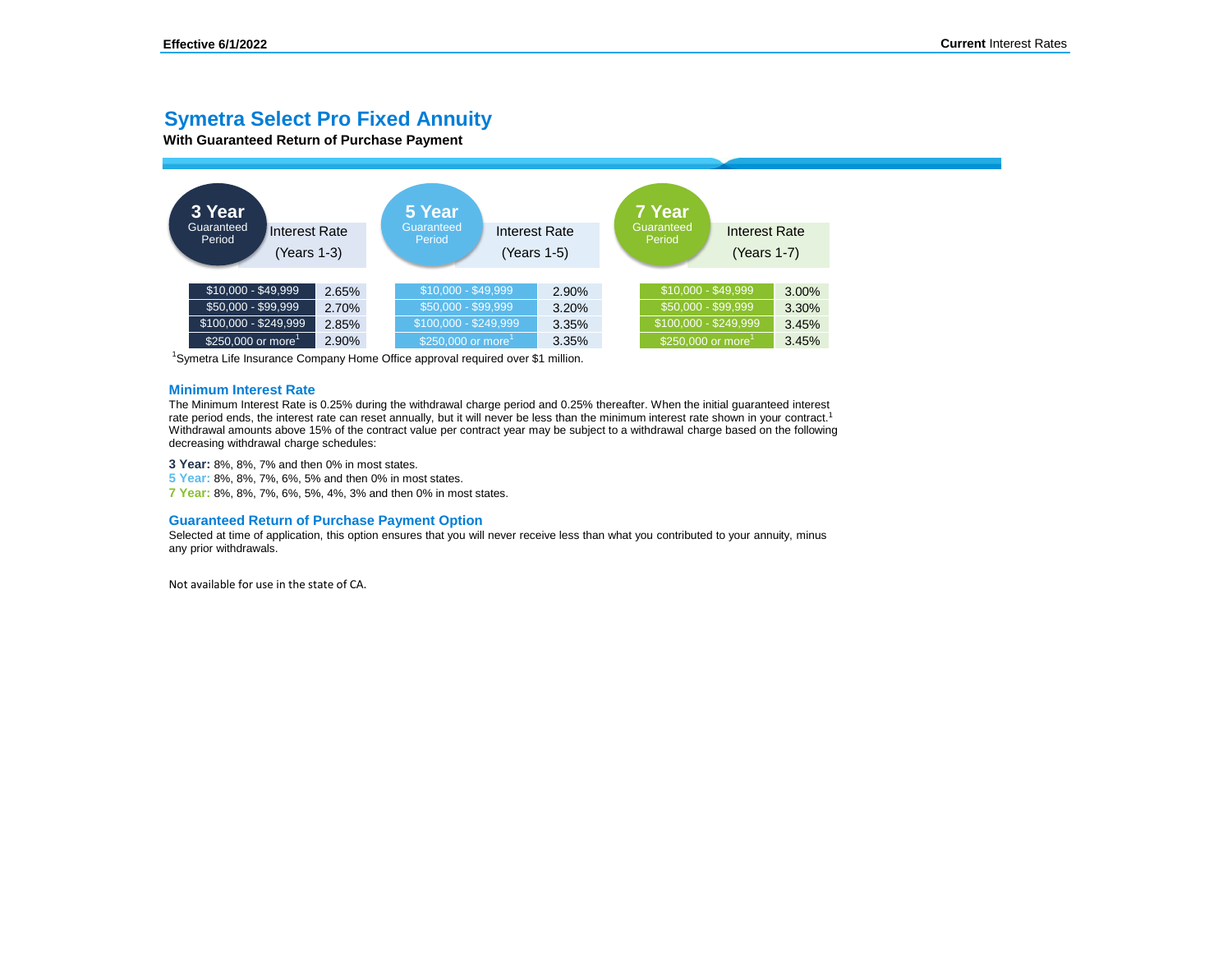# **Symetra Select Pro Fixed Annuity**



<sup>1</sup>Symetra Life Insurance Company Home Office approval required over \$1 million.

### **Minimum Interest Rate**

The Minimum Interest Rate is 0.25% during the withdrawal charge period and 0.25% thereafter. When the initial guaranteed interest rate period ends, the interest rate can reset annually, but it will never be less than the minimum interest rate shown in your contract.<sup>1</sup> Withdrawal amounts above 15% of the contract value per contract year may be subject to a withdrawal charge based on the following decreasing withdrawal charge schedules:

**3 Year:** 8%, 8%, 7% and then 0% in most states.

**5 Year:** 8%, 8%, 7%, 6%, 5% and then 0% in most states.

**7 Year:** 8%, 8%, 7%, 6%, 5%, 4%, 3% and then 0% in most states.

Not available for use in the state of CA.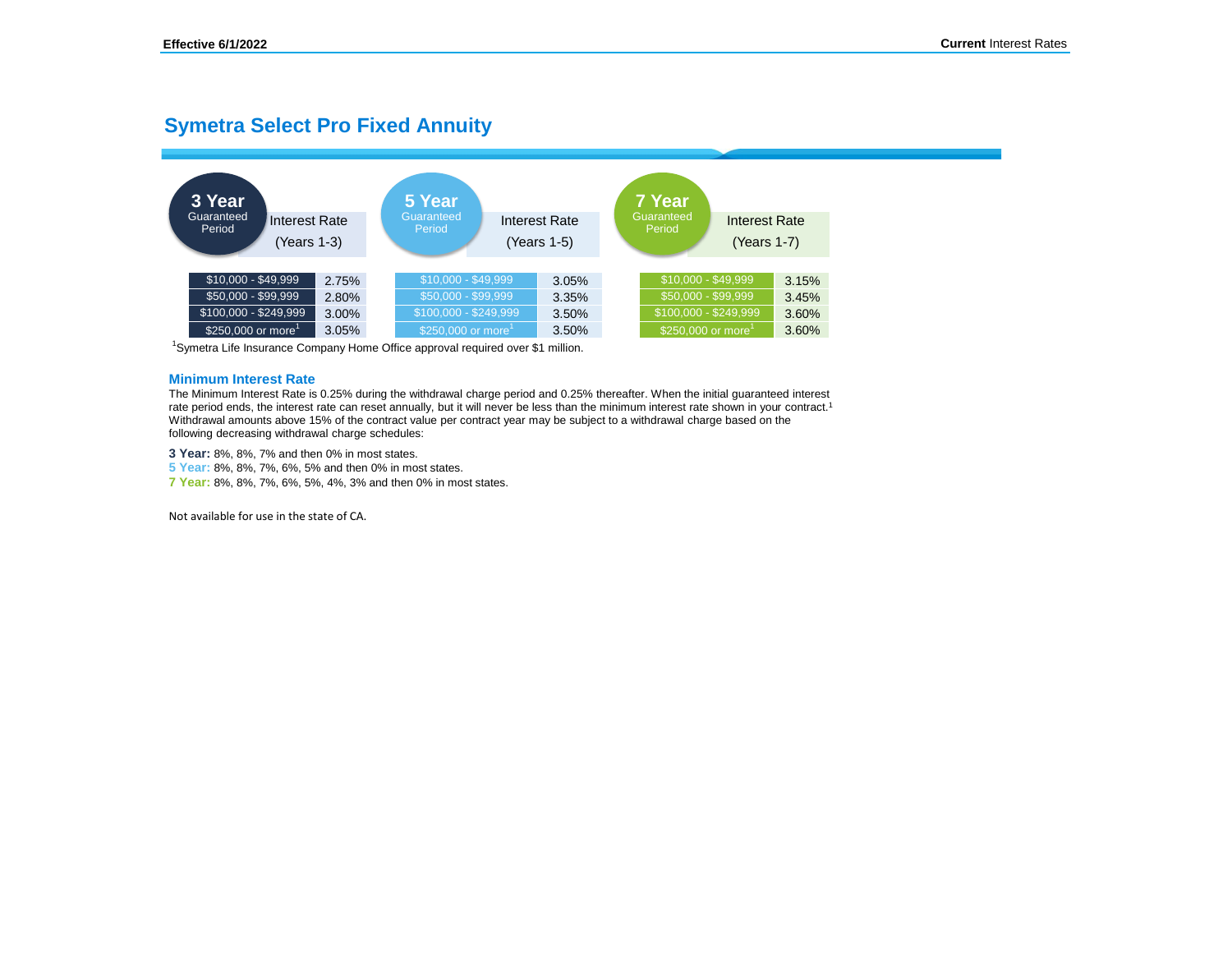## **Symetra Select Max Fixed Annuity**



<sup>1</sup>Symetra Life Insurance Company Home Office approval required over \$1 million.

#### **Minimum Interest Rate**

The Minimum Interest Rate is 0.25% during the withdrawal charge period and 0.25% thereafter. When the initial guaranteed interest rate period ends, the interest rate can reset annually, but it will never be less than the minimum interest rate shown in your contract.<sup>1</sup> Withdrawals of up to the accumulated interest earned (minus previous interest withdrawn) can be withdrawn free of charge. Amounts in excess of the free withdrawals may be subject to a withdrawal charge based on the following decreasing withdrawal charge schedules:

**3 Year:** 8%, 8%, 7% and then 0% in most states.

**5 Year:** 8%, 8%, 7%, 6%, 5% and then 0% in most states.

**7 Year:** 8%, 8%, 7%, 6%, 5%, 4%, 3% and then 0% in most states.

Not available for use in the state of CA.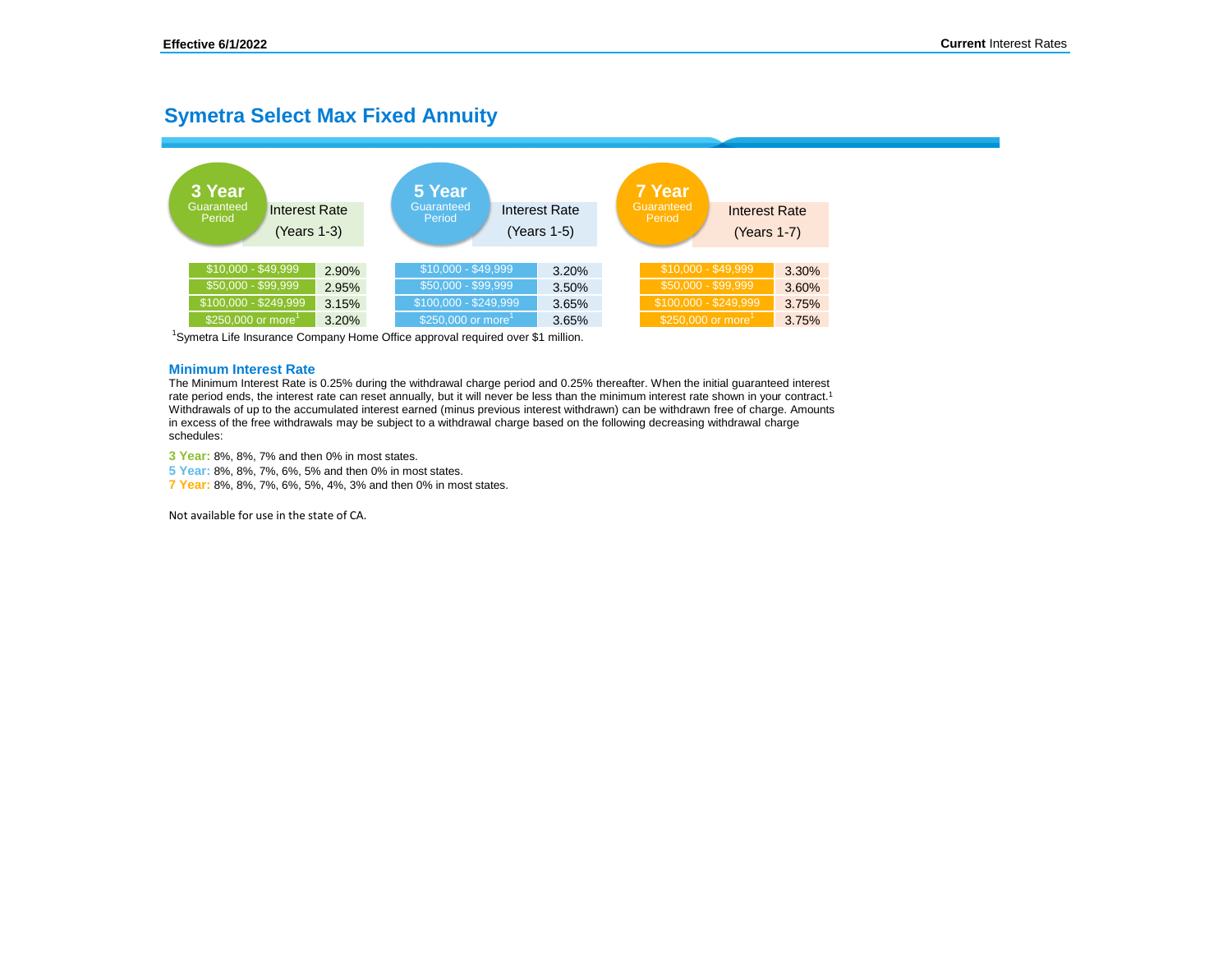#### **For more information on how Symetra Life Insurance Company can help you increase your sales, contact the Life and Retirement Sales Desk at 1-888- 802-9989 or e-mail invest@symetra.com.**

Fixed Deferred and Fixed Indexed Annuities are issued by Symetra Life Insurance Company, 777 108th Avenue NE, Suite 1200, Bellevue, WA 98004. Product and rider are not available in all U.S. states or any U.S. territory.

Symetra Select Pro Fixed Annuity and Select Max Fixed Annuity are individual modified single-premium fixed deferred annuities. Contract form numbers for most states are ICC21\_RC1. The Guaranteed Return of Purchase Payment Endorsement is form number ICC21\_RE1 in most states. Free Withdrawal Endorsement form number is ICC21\_RE4 in most states. Interest Crediting Endorsement is ICC21 RE3 in most states. Market value adjustment endorsement form number is ICC21 RE2 in most states. Annuity contracts have terms and limitations for keeping them in force. Clients should contact their financial professional or insurance producer for complete details.

Symetra Edge Elite is an individual single-premium fixed indexed deferred annuity issued by Symetra Life Insurance Company, 777 108th Avenue NE, Suite 1200, Bellevue, WA 98004. Contract form number is ICC19\_RC1 in most states. Market value adjustment endorsement form number is ICC19\_RE7 in most states. Fixed account endorsement form number is ICC19\_RE4 in most states. Point to point with cap crediting method endorsement form number is ICC19\_RE5 in most states. Point to point with participation rate crediting method endorsement form number is ICC19\_RE6 in most states. Point to point with participation rate and charge crediting method endorsement form number is ICC20\_RE3 in most states. Guaranteed Minimum Accumulation Benefit Rider form number is ICC20\_RE1. Products, endorsements, features, terms and conditions may vary by state and may not be available in all U.S. states or any U.S. territory.

Symetra Income Edge Fixed Indexed Annuity is an individual single premium fixed indexed deferred annuity with a market value adjustment feature. Contract form number is ICC14, RC1 in most states. The Guaranteed Lifetime Withdrawal Benefit Rider form number is ICC15\_RE1 in most states.

Symetra Stride is an individual single-premium fixed indexed deferred annuity issued by Symetra Life Insurance Company, 777 108th Avenue NE, Suite 1200, Bellevue, WA 98004. Contract form number is ICC19\_RC1 in most states. The Guaranteed Lifetime Withdrawal Benefit Rider form number is ICC19\_RE1 in most states. Market value adjustment endorsement form number is ICC19 RE7 in most states. Fixed account endorsement form number is ICC19 RE4 in most states. Point to point with cap crediting method endorsement form number is ICC19 RE5 in most states. Point to point with participation rate crediting method endorsement form number is ICC19\_RE6 in most states. Products, riders, endorsements, features, terms and conditions may vary by state and may not be available in all U.S. states or any U.S. territory.

A rider is a provision of the annuity with additional costs, potential benefits and features that should never be confused with the annuity itself.

For Stride fixed indexed annuity the Guaranteed Lifetime Withdrawal Benefit Rider ("rider") is an optional rider, selected at the time of application for an additional cost. The cost is an annual percentage charge for this rider based on the benefit base on the date the charge is calculated after any annual increase is added, multiplied by the rider charge rate. The rider provides a guaranteed lifetime withdrawal benefit during the life of the covered person(s) while the rider is in effect. The client may terminate the rider after the fifth contract year. Once the client terminates the rider it may not be reinstated and we will not refund any charges previously assessed. We will assess and deduct the rider charge until the rider is terminated. Changing the owners, annuitants or beneficiaries may cause the rider to terminate or adversely affect the benefits of the rider. A change in marital status after the client purchases this contract may adversely affect the benefits of the rider. Taking excess withdrawals could reduce future benefits under the rider by more than the dollar amount of the excess withdrawals.

There is an annual percentage charge for the Guaranteed Lifetime Withdrawal Benefit Rider ("rider") based on the benefit base on the date the charge is calculated. The rider provides a guaranteed lifetime withdrawal benefit during the life of the covered person(s) while the rider is in effect. The client may terminate the rider after the fifth interest term. Once the client terminate the rider it may not be reinstated and we will not refund any charges previously assessed. We will assess and deduct the rider charge until the rider is terminated. Changing the owners, annuitants or beneficiaries may cause the rider to terminate or adversely affect the benefits of the rider. A change in marital status after you purchase this contract may adversely affect the benefits of the rider. Taking excess withdrawals could reduce future benefits under the rider by more than the dollar amount of the excess withdrawals.

Market value adjustment feature does not apply in all states.

Annuity contracts have terms and limitations for keeping them in force.

Guarantees and benefits are subject to the claims-paying ability of Symetra Life Insurance Company.

Symetra Stride, Edge Elite and Income Edge fixed indexed annuities have fixed and indexed accounts. Interest credited to the indexed accounts is affected by the value o f outside indexes. Values based on the performance of any index are not guaranteed. The contract does not directly participate in any outside investment.

The Indexed accounts with enhanced participation rate will incur an annual charge that will reduce the contract value, and do not guarantee performance any greater than the indexed accounts without a charge.

Indexed interest is calculated and credited (if applicable) at the end of an interest term. Amounts withdrawn from the indexed account before the end of an annual interest term will not receive indexed interest for that term.

If the contract is being funded with multiple purchase payments e.g. 1035 exchanges, funds will be held and the contract will not be issued until all purchase payments have been received. Interest is not credited between the dates the purchase payments are received and the date the contract is issued.

Except for the Putnam Dynamic Low Volatility Excess Return Index and the JPMorgan ETF Efficiente® 5 Index, the performance of an index does not reflect the payment or reinvestment of dividends.

It is not possible to invest in an index.

Symetra reserves the right to add or remove any index or indexed interest crediting method options. If any index is discontinued or if the calculation of any index is changed substantially, Symetra reserves the right to substitute a comparable index.

A market value adjustment feature (MVA) is a positive or negative adjustment that may apply when all or when a portion of the contract value is withdrawn. The MVA will not apply to free withdrawal amounts. It may also apply upon death or annuitization but only if it results in a cash surrender value higher than the contract value that would otherwise be paid. A negative MVA will never cause the cash surrender value to be less than the guaranteed minimum value. After the withdrawal charge period, no MVA applies.